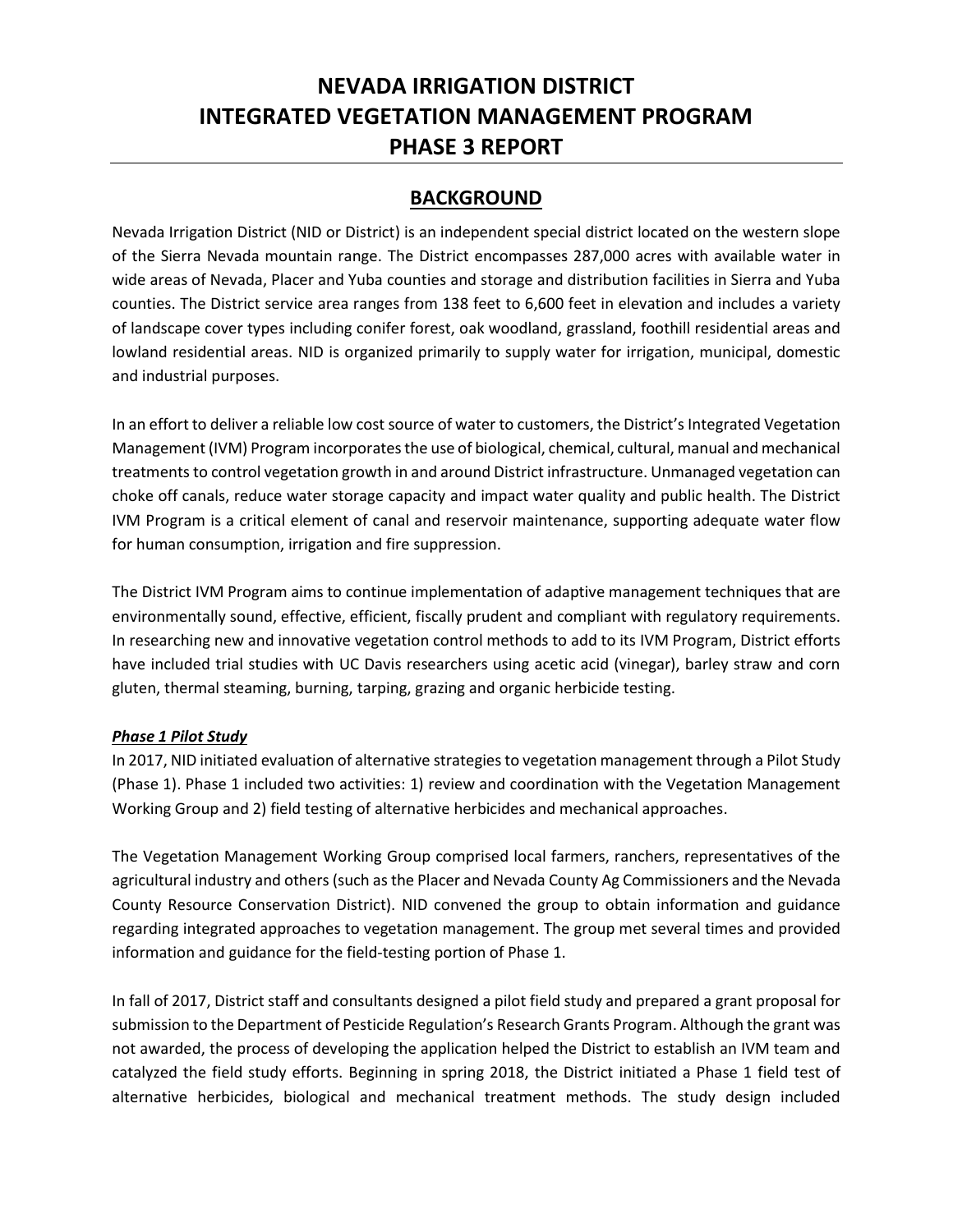application, data collection and data analysis of treatment efficacy based on percent control and percent cover. Nine organic herbicides, two mechanical treatment methods (mowing and abrasion weeder) and goat grazing were tested. Phase 1 identified a number of organic herbicides that produced greater measurable results to support additional trial testing and served to collect cost and efficacy information on mechanical and grazing treatments.

### *Phase 2 Study*

In 2018, NID initiated a Phase 2 Study that expanded the trials of alternative herbicides that demonstrated the greatest measurable results in Phase 1. The Phase 2 Study also included mechanical treatment using steam and burn treatments, as well as analysis of native vegetation plantings. The results of the Phase 2 Study identified Opportune, Weed Slayer and Scythe as the top performing alternatives. Results of the Phase 2 Study supported continued study of the top performing alternatives along longer segments of canals and a study of the costs of removing glyphosate from the District IVM Program.

Although the Phase 2 Study mechanical treatments (steam and flame) demonstrated application rates 15 to 30 times longer than current method application rates, the District is committed to continuing its collaboration with the vendor to explore fabrication of a boom style arm for more practical application. In addition, the District has continued monitoring of the native plantings and found significant overgrowth of the plantings which has required labor-intensive manual cutting and removal of the subsequent material off-site.

### **INTRODUCTION**

The District IVM Program has maintained steady efforts in research and investigation of new and innovative vegetation control tools and techniques. In 2019, NID initiated a Phase 3 Study to evaluate the efficacy of Opportune, Weed Slayer and Scythe herbicides along segments of the District's Combie Phase III Canal and Auburn Ravine II Canal. As Opportune, Weed Slayer and Scythe were identified as the top performing alternative herbicides of the Phase 2 Study they were applied in trial applications along the test segments of the Combie Phase III Canal and Auburn Ravine II Canal.

# **MATERIALS AND METHODS**

#### *Study Plot Locations*

The Phase 3 Study test plots were established on the Combie Phase III and Auburn Ravine II Canals. These sites were selected as the test plot locations because of the uniformity of vegetation type and density along contiguous segments of canal. The Phase 3 Study focused on two test plot segments due to the limited availability of the organic product Opportune. Opportune has yet to be released on the market.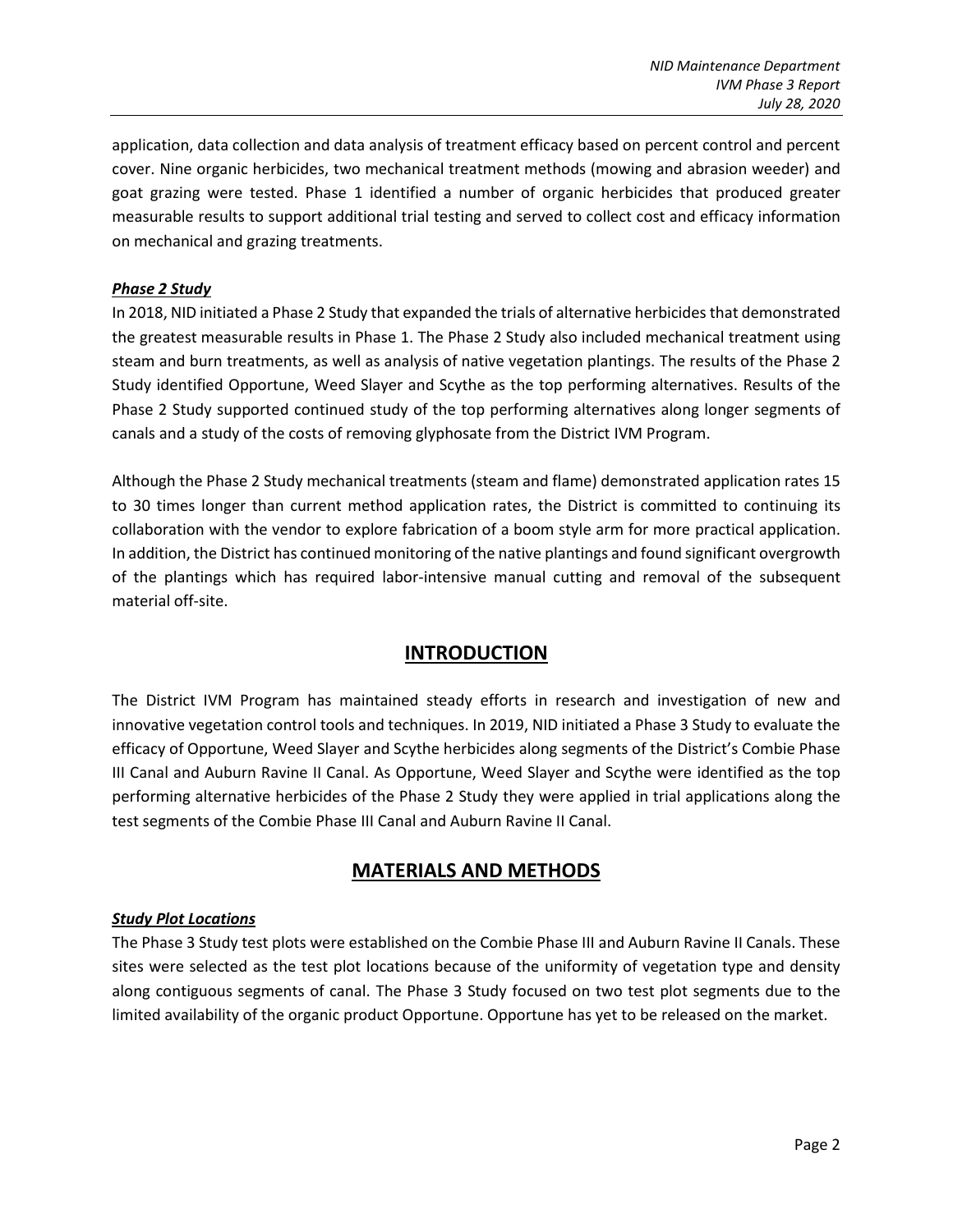The test site on the Combie Phase III Canal is located in Nevada County, at an elevation of 1,280 feet in a grassland vegetation type. The test site on the Auburn Ravine II Canal is located in Placer County, at an elevation of 340 feet in a grassland vegetation type. Each plot was 660 feet long and 8 feet wide. Table 1 provides Phase 3 trial locations summary information.

*Table 1: Phase 3 Application Sites*

| <b>Test Site</b>       | Elev.<br>(FT) | <b>Nearest City</b> | County | <b>Plot</b><br>Acreage | <b>Vegetation &amp; Soil Type</b>               |
|------------------------|---------------|---------------------|--------|------------------------|-------------------------------------------------|
| Auburn Ravine II Canal | 340           | Newcastle           | Placer | 0.12                   | <b>Vegetation</b>                               |
|                        |               |                     |        |                        | Mediterranean California naturalized annual and |
|                        |               |                     |        |                        | perennial grassland [CNDDB]                     |
|                        |               |                     |        |                        | Soil                                            |
|                        |               |                     |        |                        | Caperton-Andregg course sandy loams [NRCS]      |
| Combie Phase III Canal | 1,280         | <b>Grass Valley</b> | Nevada | 0.12                   | <b>Vegetation</b>                               |
|                        |               |                     |        |                        | California naturalized annual and perennial     |
|                        |               |                     |        |                        | grassland [CNDDB]                               |
|                        |               |                     |        |                        | Soil                                            |
|                        |               |                     |        |                        | Auburn-Rock outcrop complex [NRCS]              |

### *Alternative Herbicides Applications*

 $\overline{\phantom{a}}$ 

The Phase 3 Study included Opportune, Weed Slayer and Scythe – the top performing alternative herbicides identified through the Phase 2 Study. Table 2 provides summary information about Opportune, Weed Slayer and Scythe. Table 3 lists application rates and product cost per acre for each alternative herbicide.

*Table 2: Phase 3 Alternative Herbicides Summary Information*

| Product     | <b>Active Ingredient</b>                                                                                                | <b>EPA Signal</b> | <b>Required</b>                                                                                                                                   |
|-------------|-------------------------------------------------------------------------------------------------------------------------|-------------------|---------------------------------------------------------------------------------------------------------------------------------------------------|
|             |                                                                                                                         | Word <sup>1</sup> | <b>Personal Protective Equipment</b>                                                                                                              |
| Opportune   | Microbial compound (dead, non-viable<br>Streptomyces acidiscabies strain RL-110T cells<br>and spent fermentation media) | Caution           | Long sleeve shirt, long Pants, shoes plus socks<br>waterproof gloves, filtering face piece respirator                                             |
| Scythe      | Pelargonic Acid                                                                                                         | Warning           | Coveralls over short-sleeve shirt and short pants,<br>chemical resistant-gloves, chemical-resistant footwear<br>plus socks and protective eyewear |
| Weed Slaver | Eugenol (essential oil of clove) and molasses                                                                           | Exempt            | Safety glasses an gloves                                                                                                                          |

| Table 3: Application Rates and Costs per Acre for Each Alternative Herbicides |  |  |
|-------------------------------------------------------------------------------|--|--|
|-------------------------------------------------------------------------------|--|--|

| <b>Product</b> | <b>Recommended Application Rate</b>                        | Cost per Acre <sup>2</sup> | <b>Vendor</b>           |
|----------------|------------------------------------------------------------|----------------------------|-------------------------|
| Opportune      | 3 gallons/acre                                             | Unavailable                | Marrone Bio innovations |
| Scythe         | 7% concentrate                                             | \$1,539.00                 | Gowan Company           |
| Weed Slaver    | 32 oz. Part A/acre plus<br>32 oz. Part B (surfactant)/acre | \$138.75                   | Agro Research Intl. LLC |

<sup>&</sup>lt;sup>1</sup> Federal regulation group pesticides into three categories according to toxicity and potential to injure people or the environment: DANGER, WARNING or CAUTION. Pesticides labels indicate these categories to show a product potential to cause injury if not used according to label instructions. Products with the signal word CAUTION are lower in toxicity and indicate the product is slightly toxic if eaten, absorbed through the skin, inhaled, or it causes slight eye or skin irritation. Products with the signal word WARNING indicate the pesticide is moderately toxic if eaten, absorbed through the skin, inhaled, or it causes moderate eye or skin irritation. DANGER means the product is highly toxic by at least one route of exposure – it may be corrosive, causing irreversible damage to the skin or eyes; and/or it may be highly toxic if eaten, absorbed through the skin, or inhaled.

<sup>&</sup>lt;sup>2</sup> Cost per acre is calculated assuming 30 gallons of solution applied per acre.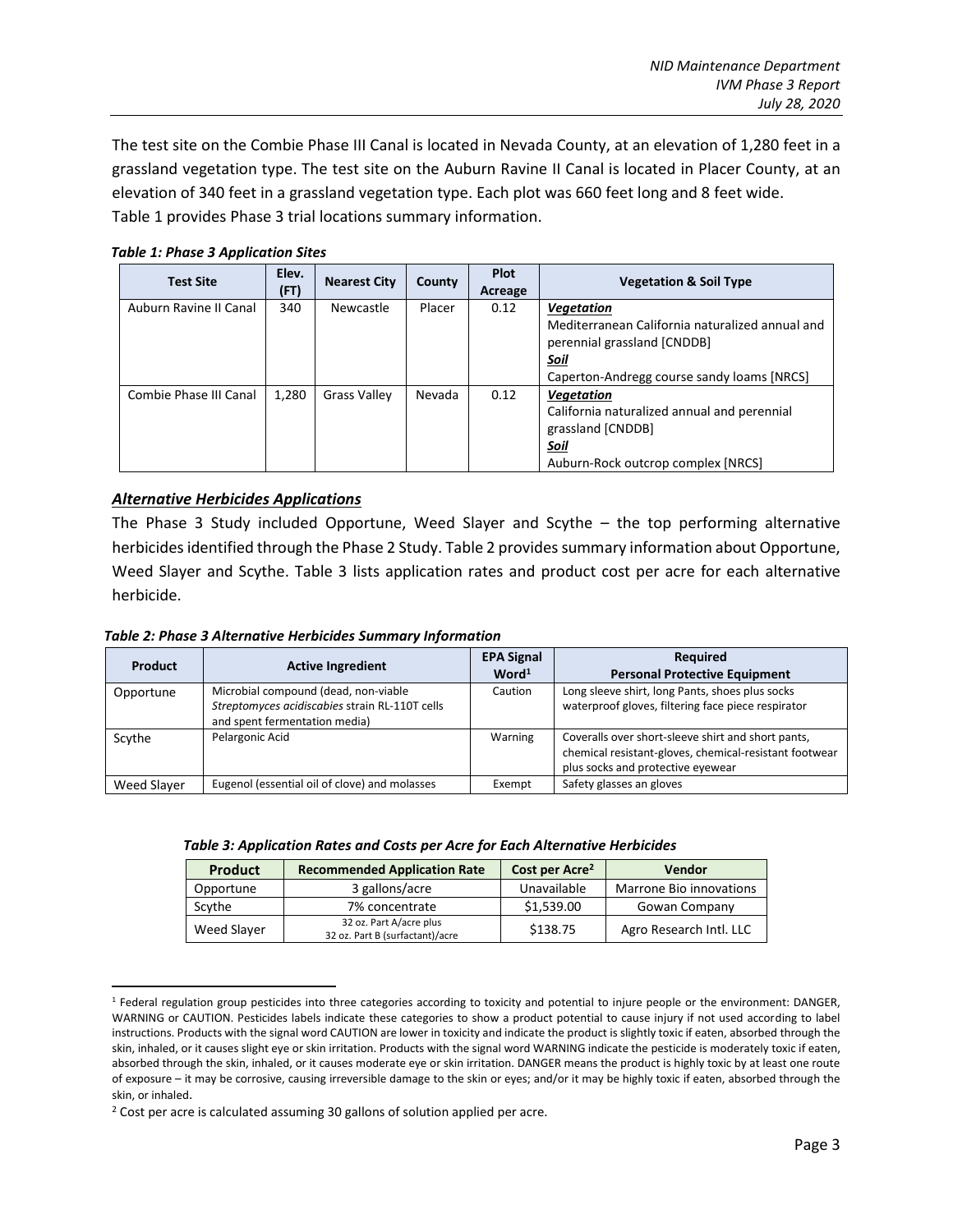District staff performed Phase 3 Study applications using a side-by-side boom sprayer. District staff mixed and applied the study herbicides according to the recommended protocol provided after the Phase 2 Study. District staff followed regulated material label and safety data sheet (SDS) instructions for use of personal protective equipment (PPE) during mixing and application and also adhered to the label and SDS specified environmental condition application limitations (e.g., wet and/or windy conditions).

Table 4 provides a summary of Phase 3 Study alternative herbicide applications.

| Date       | <b>Location &amp; Activity</b>    | <b>Alternative Herbicide Applied</b> |
|------------|-----------------------------------|--------------------------------------|
| 2019.12.05 | Auburn Ravine II - Application #1 | Opportune + Weed Slayer              |
| 2019.12.05 | Combie Phase III - Application #1 | Opportune + Weed Slayer              |
| 2020.01.10 | Auburn Ravine II - Application #2 | Opportune + Weed Slayer              |
| 2020.01.10 | Combie Phase III - Application #2 | Opportune + Weed Slayer              |
| 2020.03.06 | Auburn Ravine II - Application #3 | Scythe                               |
| 2020.03.06 | Combie Phase III - Application #3 | Scythe                               |

*Table 4: Phase 3 Alternative Herbicides Applications*

### *Monitoring and Data Collection*

Monitoring and evaluating effectiveness of a treatment used the observed effect method to replicate the common field practice used for its efficiency of implementation. District staff monitored and evaluated the sites using the observed effect evaluation criteria also used during the Phase 2 Study. This observed effect monitoring evaluates percent control of vegetation, estimating overall plant response to the applied products based on set criteria categories as defined in Table 5.

*Table 5: Phase 2 & 3 Study Percent Control Evaluation Criteria*

| % Impact | <b>Observed Effect</b>                                                        |
|----------|-------------------------------------------------------------------------------|
| 0%       | No effect.                                                                    |
| 10%      | Minor plant stunting or curling of leaves and stems.                          |
| 20%      | Stunting or curling is more pronounced and plant is still mostly green.       |
| 30%      | Leaf margin or chlorosis increase to approximately 1/3 of plant surface.      |
| 40%      | Symptoms have increased with more severe leaf chlorosis but affecting less    |
|          | than 50% of plant surface or population in the treatment area.                |
| 50%      | Approximately half of the weeds present in the treatment area display         |
|          | stunting, curling, chlorosis and/or necrosis on 50% of the plant leaves or    |
|          | stems.                                                                        |
| 60%      | Slightly more than half of the weed population present in the treatment area  |
|          | display severe chlorosis or necrosis.                                         |
| 70%      | Chlorosis and/or necrosis symptoms now present on most plants but still       |
|          | about 30% of plant tissue is green.                                           |
| 80%      | Symptoms have expanded or increased to a majority of plants present but       |
|          | some still functioning tissue.                                                |
| 90%      | A majority of plants in the treatment zone are displaying complete mortality  |
|          | but a few remaining plants have not been completely killed.                   |
| 100%     | All plants in treatment area are completely affected by the treatment and are |
|          | dead.                                                                         |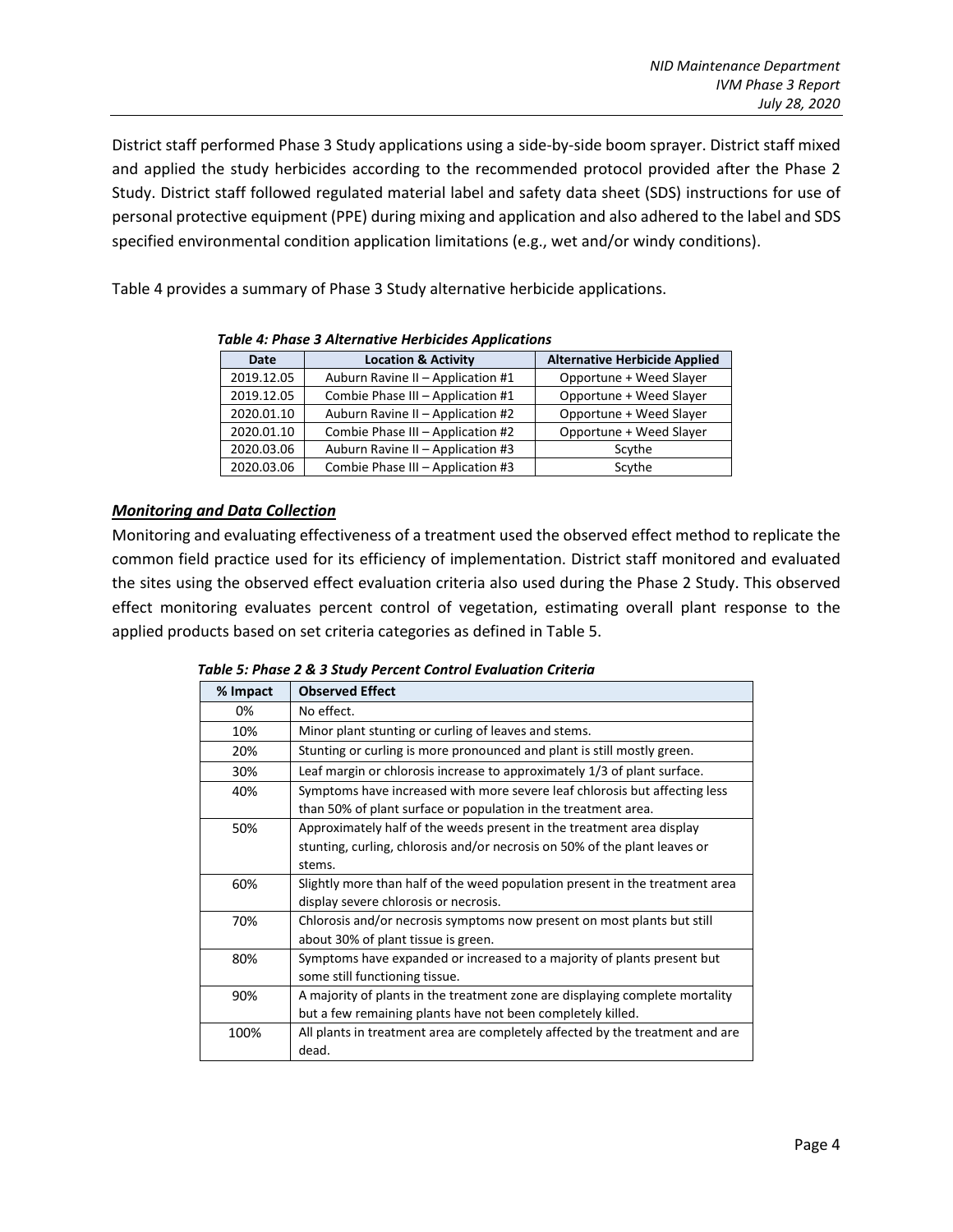Table 6 provides the categories used to further describe the range of control based on the observed percent impact.

| % Impact Range | Category              |
|----------------|-----------------------|
| $0 - 50%$      | Poor Control (P)      |
| $51 - 80%$     | Fair Control (F)      |
| $80 - 95%$     | Good Control (G)      |
| $96 - 100%$    | Excellent Control (E) |

#### *Table 6: Range of Control Categories*

Effort was made to collect data along the test sites at intervals close to 7, 14, 28, 45 and 60 days after application. Table 7 provides a summary of Phase 3 Study monitoring and evaluations events.

| <b>Date</b>     | <b>Location &amp; Activity</b>                  |
|-----------------|-------------------------------------------------|
| 2019.12.11      | Auburn Ravine II – Monitoring and Evaluation #1 |
| 2019.12.11      | Combie Phase III - Monitoring and Evaluation #1 |
| 2019.12.19      | Auburn Ravine II - Monitoring and Evaluation #2 |
| 2019.12.19      | Combie Phase III – Monitoring and Evaluation #2 |
| 2020.01.06      | Auburn Ravine II - Monitoring and Evaluation #3 |
| 2020.01.06      | Combie Phase III - Monitoring and Evaluation #3 |
| 2020.01.21      | Auburn Ravine II - Monitoring and Evaluation #4 |
| 2020.01.21 & 22 | Combie Phase III - Monitoring and Evaluation #4 |
| 2020.02.07      | Auburn Ravine II – Monitoring and Evaluation #5 |
| 2020.02.07      | Combie Phase III - Monitoring and Evaluation #5 |
| 2020.03.05      | Auburn Ravine II - Monitoring and Evaluation #6 |
| 2020.03.05      | Combie Phase III - Monitoring and Evaluation #6 |
| 2020.03.12      | Auburn Ravine II - Monitoring and Evaluation #7 |
| 2020.03.12      | Combie Phase III - Monitoring and Evaluation #7 |
| 2020.03.30      | Auburn Ravine II – Monitoring and Evaluation #8 |
| 2020.03.30      | Combie Phase III - Monitoring and Evaluation #8 |
| 2020.04.28      | Auburn Ravine II - Monitoring and Evaluation #9 |
| 2020.04.28      | Combie Phase III - Monitoring and Evaluation #9 |

*Table 7: Phase 3 Monitoring and Evaluation Dates*

#### *Data Analysis*

As prescribed by the protocol that was informed and developed out of the Phase 2 Study, the Phase 3 data analysis was designed to show the efficacy of the alternative herbicide applications over greater study plot areas over time. Using the monitoring data collected, the analysis provided the opportunity to develop and forecast an alternative herbicide application schedule with the goal of fulfilling the necessary range of vegetation control that supports water quality and health, reliable delivery to customers, employee safety and wildfire prevention.

The following tables and graphs provide summary of the percent control data collected over the course of the Phase 3 Study. Line graphs display the range of control observed with the specific alternative herbicide application dates. Presenting the range of control data with the application dates aid in understanding the responsiveness of vegetation to the alternative herbicide applications, identify trends useful in forecasting control and consider the application schedule necessary to meet control targets.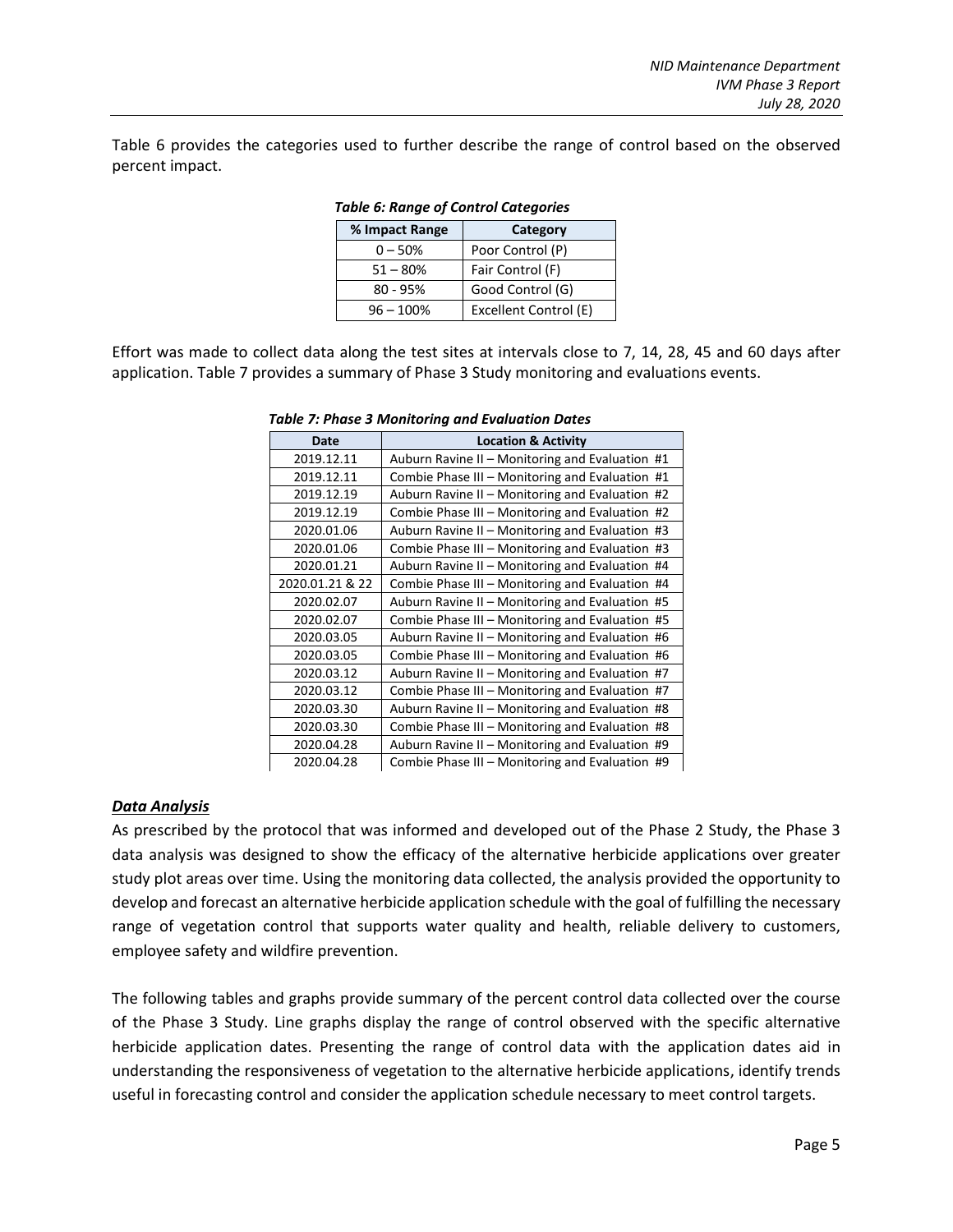|                | <b>DATE</b> |    |    |    |                                                                                                                                          |              |    |    |   |
|----------------|-------------|----|----|----|------------------------------------------------------------------------------------------------------------------------------------------|--------------|----|----|---|
| <b>PLOT</b>    |             |    |    |    | Dec. 11, 2019 Dec. 19, 2019 January 6, 2020 January 21, 2020 February 7, 2020 March 5, 2020 March 12, 2020 March 30, 2020 April 28, 2020 |              |    |    |   |
| AR2-01         | 10          | 70 | 10 | 80 | 90                                                                                                                                       | 0            | 50 | 80 | 0 |
| AR2-02         | 70          | 70 | 10 | 80 | 80                                                                                                                                       | 0            | 60 | 60 | 0 |
| AR2-03         | 70          | 70 | 10 | 80 | 70                                                                                                                                       | 0            | 30 | 60 | 0 |
| AR2-04         | 70          | 70 | 10 | 70 | 90                                                                                                                                       | 0            | 60 | 20 | 0 |
| AR2-05         | 10          | 70 | 10 | 90 | 80                                                                                                                                       | 0            | 70 | 20 | 0 |
| AR2-06         | 20          | 70 | 20 | 90 | 90                                                                                                                                       | 0            | 70 | 40 | 0 |
| AR2-07         | 20          | 70 | 10 | 50 | 60                                                                                                                                       | 0            | 60 | 30 | 0 |
| AR2-08         | 20          | 70 | 15 | 80 | 60                                                                                                                                       | 0            | 70 | 70 | 0 |
| AR2-09         | 20          | 50 | 15 | 85 | 90                                                                                                                                       | 0            | 70 | 40 | 0 |
| AR2-10         | 20          | 60 | 10 | 50 | 90                                                                                                                                       | 0            | 40 | 30 | 0 |
| AR2-11         | 10          | 40 | 5  | 70 | 60                                                                                                                                       | $\mathbf{0}$ | 40 | 40 | 0 |
| AR2-12         | 10          | 10 | 10 | 50 | 50                                                                                                                                       | $\mathbf{0}$ | 30 | 10 | 0 |
| AR2-13         | 10          | 20 | 10 | 50 | 50                                                                                                                                       | 0            | 65 | 30 | 0 |
| AR2-14         | 10          | 20 | 5  | 75 | 50                                                                                                                                       | 0            | 40 | 10 | 0 |
| AR2-15         | 10          | 10 | 5  | 90 | 90                                                                                                                                       | 0            | 70 | 10 | 0 |
| <b>AVERAGE</b> | 25          | 51 | 10 | 73 | 73                                                                                                                                       | 0            | 55 | 37 | 0 |

#### *Table 8: Percent Control Observed at Auburn Ravine II Canal*

*Graph 1: Percent Control Observed at Auburn Ravine II Canal*

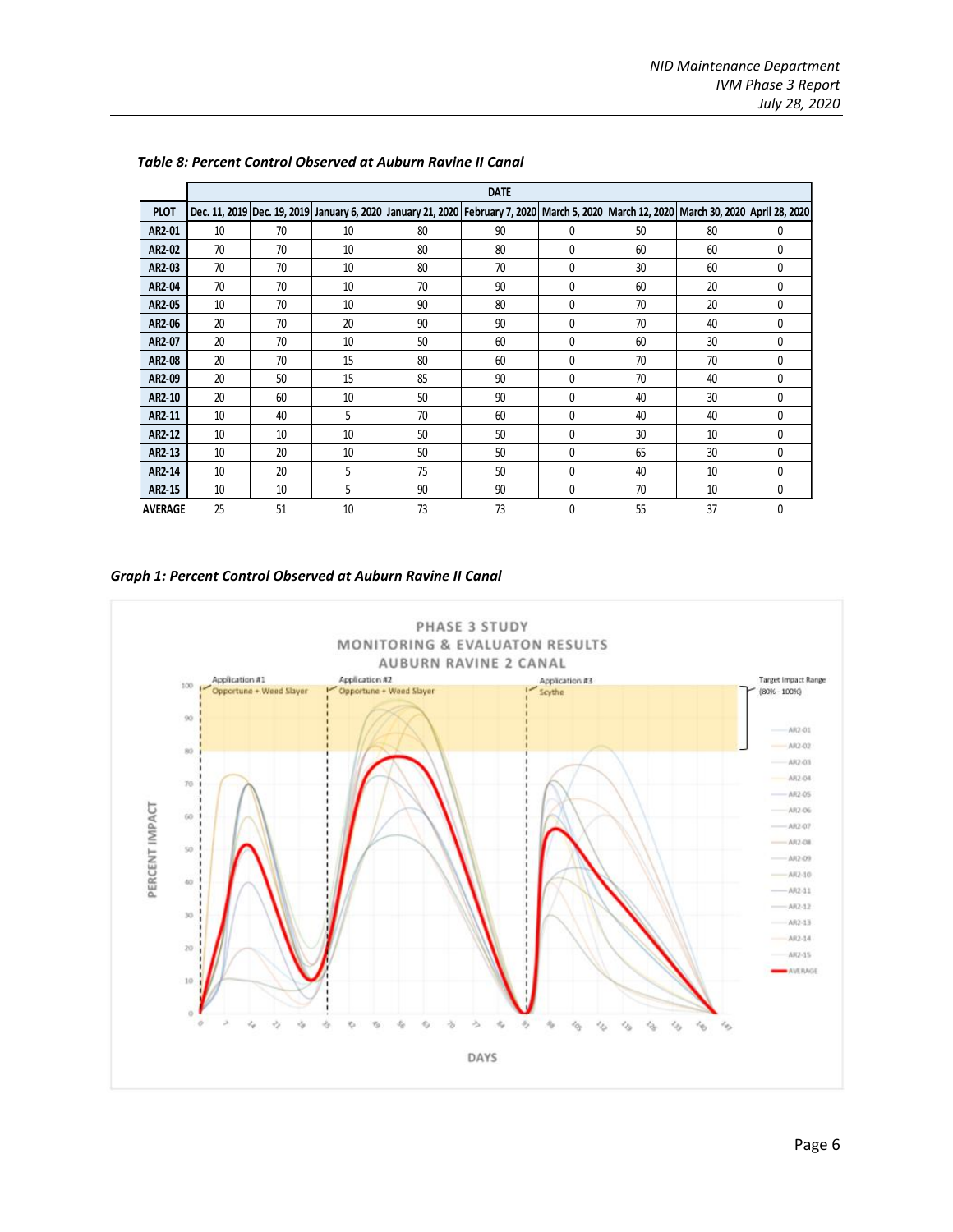|                |               | <b>DATE</b>   |                        |                     |                         |               |                |                 |                |
|----------------|---------------|---------------|------------------------|---------------------|-------------------------|---------------|----------------|-----------------|----------------|
| <b>PLOT</b>    | Dec. 11, 2019 | Dec. 19, 2019 | <b>January 6, 2020</b> | January 21&22, 2020 | <b>February 7, 2020</b> | March 5, 2020 | March 12, 2020 | March 30, 2020  | April 28, 2020 |
| CO3-01         | 100           | 100           | 100                    | 0                   | 100                     | 100           | 0              | 0               | 100            |
| CO3-02         | 100           | 100           | 100                    | 0                   | 100                     | 100           | 0              | 0               | 100            |
| CO3-03         | 90            | 90            | 100                    | 0                   | 100                     | 100           | 15             | 20              | 95             |
| CO3-04         | 80            | 80            | 10                     | 50                  | 80                      | 0             | 20             | 30 <sup>2</sup> | 60             |
| CO3-05         | 80            | 65            | 10                     | 85                  | 80                      | 0             | 30             | 30              | 50             |
| CO3-06         | 85            | 85            | 5                      | 50                  | 60                      | 0             | 20             | 10              | 20             |
| CO3-07         | 85            | 85            | 5                      | 40                  | 40                      | 0             | 20             | 10              | 15             |
| CO3-08         | 95            | 90            | 5                      | 80                  | 40                      | 0             | 20             | 10              | 10             |
| CO3-09         | 100           | 95            | 5                      | 90                  | 30                      | 0             | 40             | 10              | 5              |
| $CO3-10$       | 100           | 100           | 0                      | 0                   | 0                       | 100           | 0              | 0               | 100            |
| CO3-11         | 90            | 95            | 0                      | 0                   | 0                       | 100           | 10             | 80              | 100            |
| $CO3-12$       | 60            | 65            | 5                      | 30                  | 0                       | 0             | 25             | 70              | 5              |
| $CO3-13$       | 60            | 70            | 10                     | 60                  | 0                       | 0             | 25             | 20              | 90             |
| CO3-14         | 70            | 75            | 0                      | 60                  | 0                       | 0             | 20             | 20              | 50             |
| CO3-15         | 70            | 80            | 5                      | 70                  | 0                       | 0             | 25             | 20              | 40             |
| <b>AVERAGE</b> | 84            | 85            | 24                     | 41                  | 42                      | 33            | 18             | 22              | 56             |

#### *Table 9: Percent Control Observed at Combie Phase III Canal*

*Graph 2: Percent Control Observed at Combie Phase III Canal*